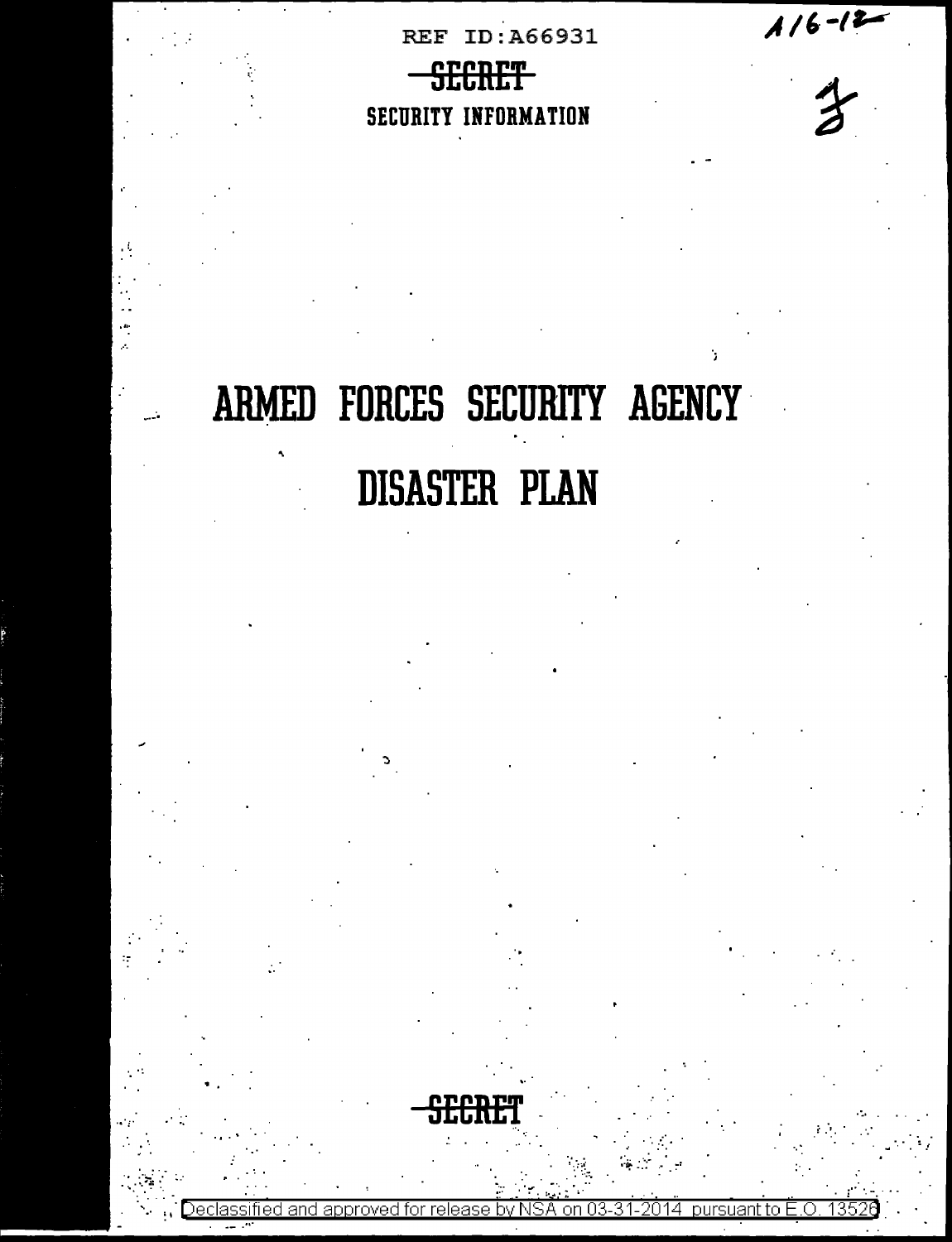:A66931

CECURITY INFORMATION **SECRET** 

ARMED FORCES SECURITY AGENCY

DISASTER PLAN

(Short Title - AFSADIS)

9 September 1952

This document contains information affecting the National Defense of the United States within the meaning of the espionage laws, Title 18, U S C, Sections 793, 794 and Title 50, U S C, Sections 46, 46a and 46b Its transmission or the revelation of its contents in any manner to an unauthorized person is prohibited by law

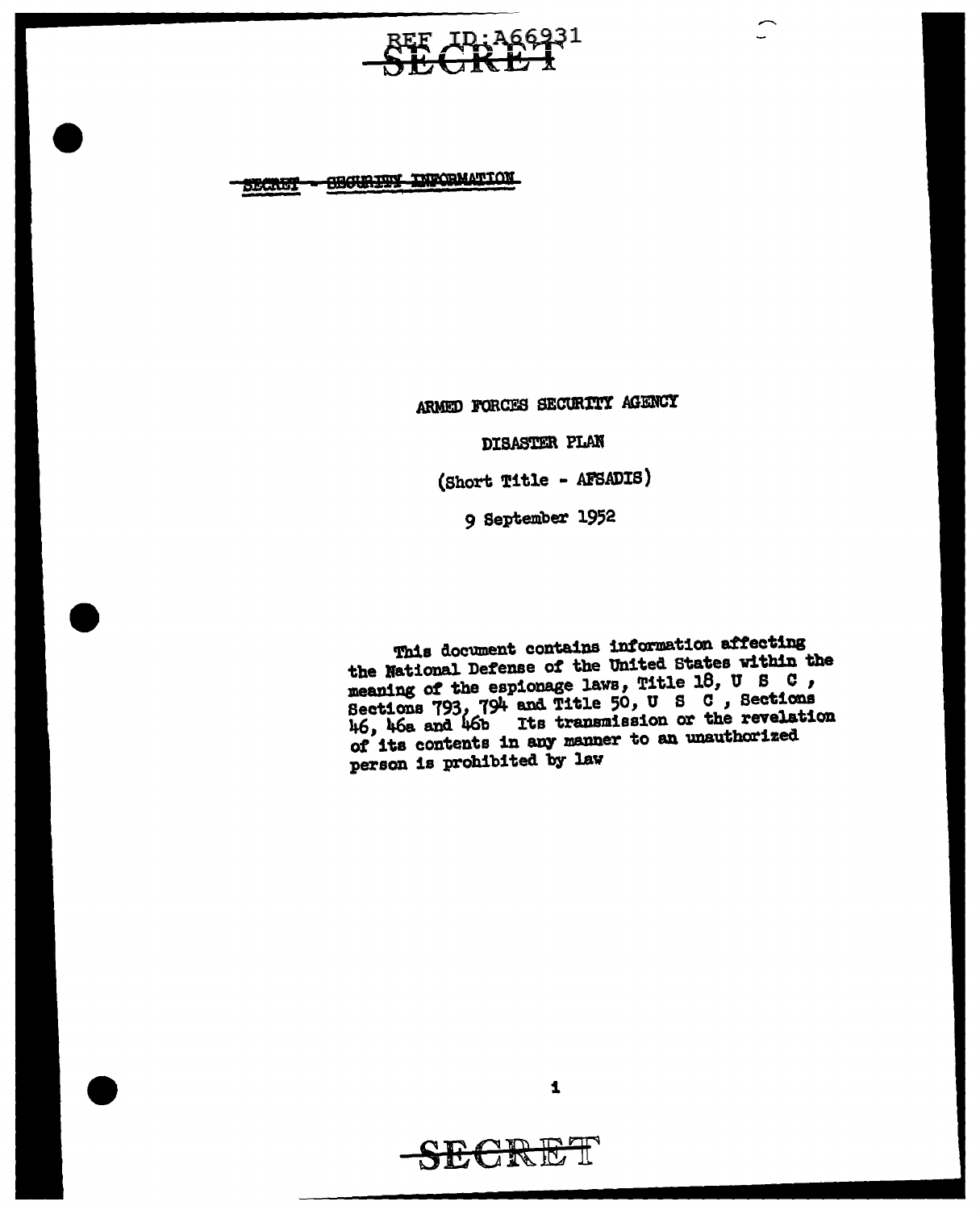931

DEPARTMENT OF DEFENSE ARMED FORCES SECURITY AGENCY Washington 25, D C

9 Sep 52

**CEGURITY INFORMATION SBCRETT-**

MEMORANDUM TO DISTRIBUTION LIST

**SUBJECT** Armed Forces Security Agency Disaster Plan

The Armed Forces Security Agency Disaster Plan  $\mathbf{1}$ (AFSADIS) is published for the information and guidance of all concerned

Effective this date, responsible units of this  $2<sup>1</sup>$ Agency will initiate action on assigned pre-disaster tasks Expeditious fulfillment of these tasks is desired

Implementation of AFSADIS in event of disaster will 3 be effected only on specific instructions of the Director

O

RALFR J CANINE Major General, US Army Director, Armed Forces Security Agency



11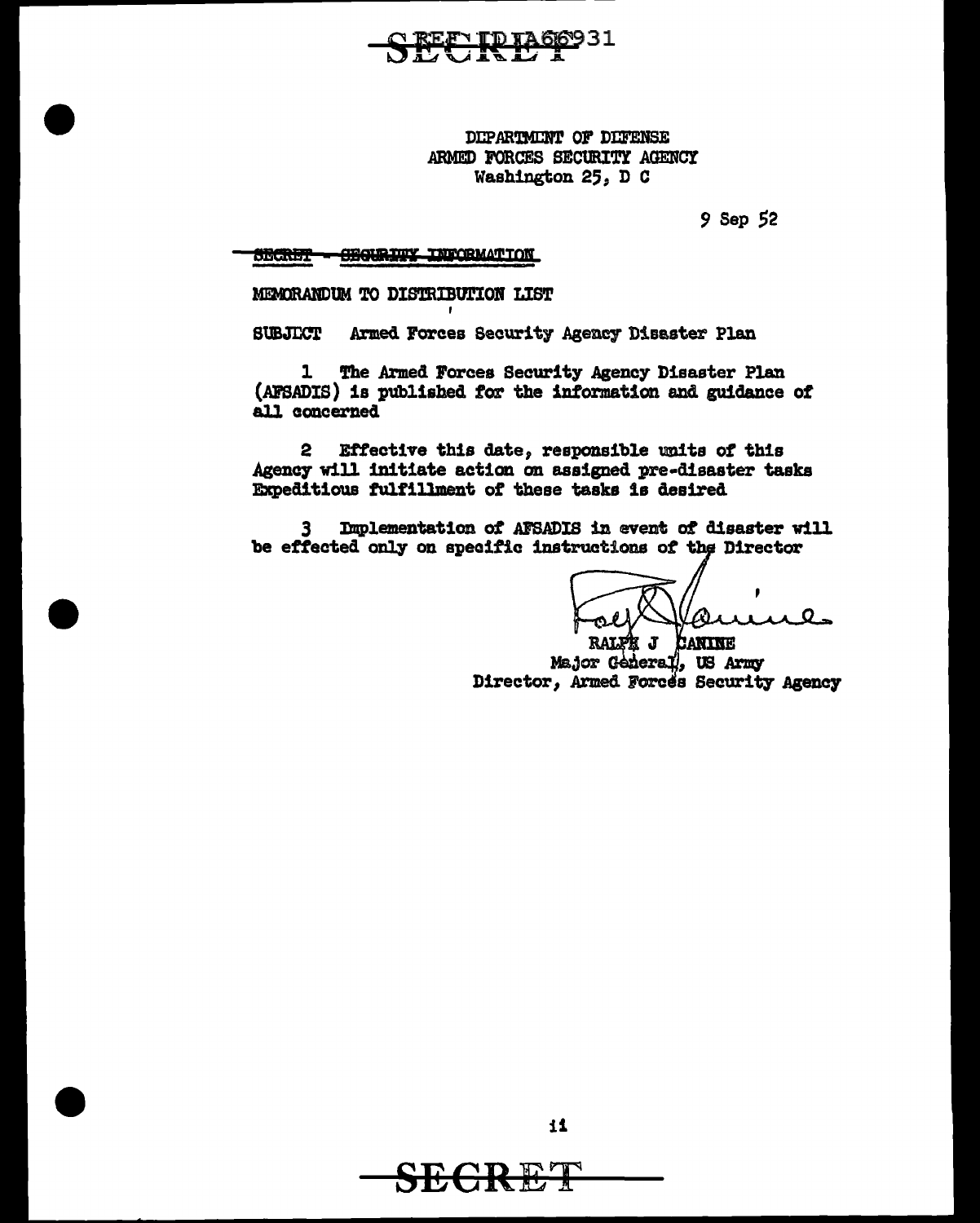# Е РНА С

#### **DISTRIBUTION:**

Internal:

Director (1) Deputy Directors (3) Consultant (1)  $In  
spector (1)$ Comptroller (1) Adjutant General (3)\* Plans and Policy Division (1) Communications Division (1) Training Division (1) Personnel Division (1) Security Control Division (1) Logistics Division (1) Office of Operations (1) Office of Research and Development (1) Office of Communication Security (1) **School** (1) Movement Group (1)

(Includes two copies for alternate file.)

**External:** 

Chief, Army Security Agency (1) Director, Naval Communications (1) Commanding General, Air Force Security Service (1) Commanding Officer, Arlington Hall Station (1) Commanding Officer, Naval Security Station (1)

111

EC R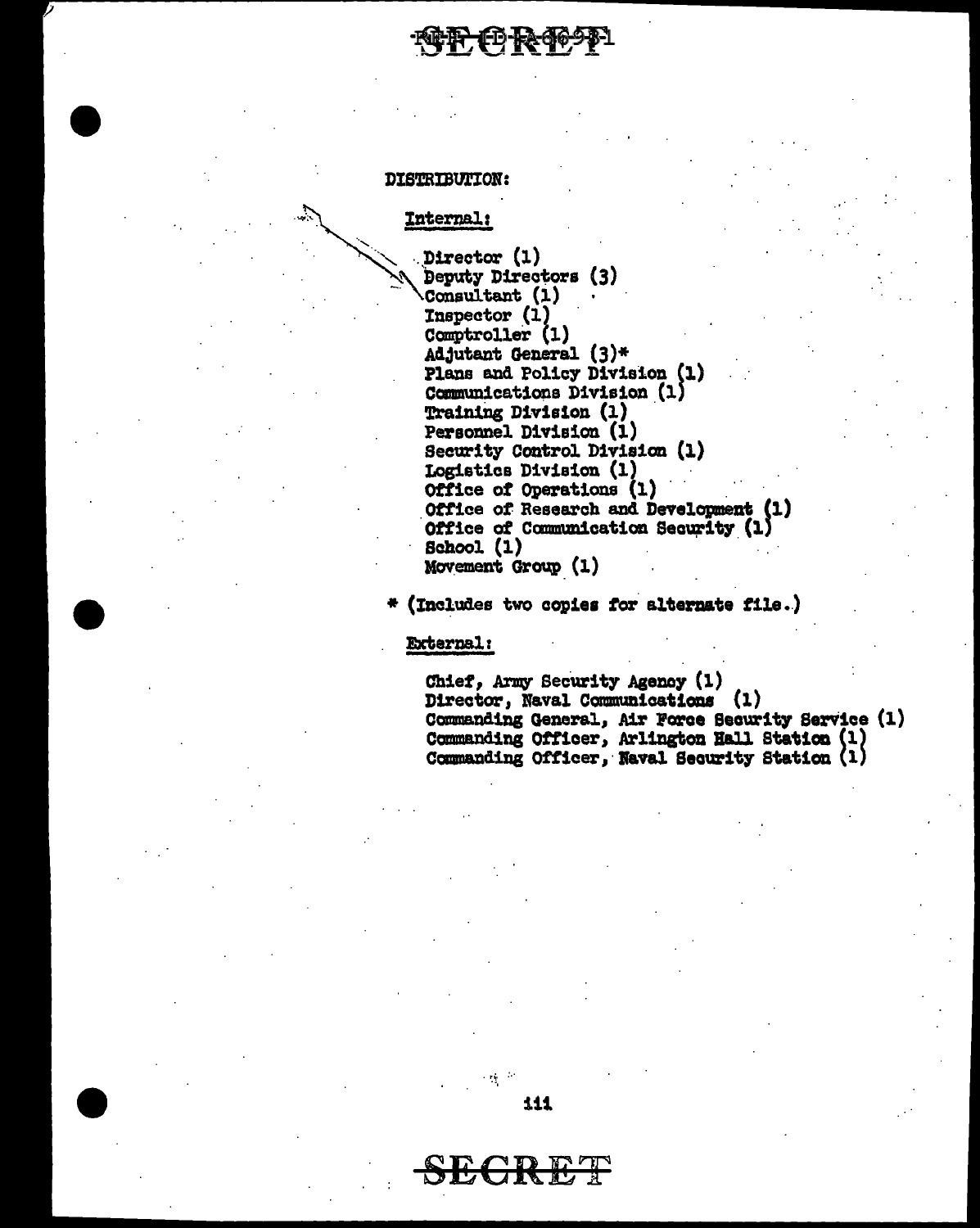STCRET331

-OBGRET - OBGURITY INFORMATION-

## TABLE OF CONTENTS

|                                                                                                                                                                                                                                                  | Page                                        |  |
|--------------------------------------------------------------------------------------------------------------------------------------------------------------------------------------------------------------------------------------------------|---------------------------------------------|--|
| Title and Security Statement<br>Letter of Promulgation<br>Distribution List<br><b>Table of Contents</b>                                                                                                                                          |                                             |  |
| <b>Basic Plan</b>                                                                                                                                                                                                                                |                                             |  |
| Appendix "A" - Concept of Operations<br>Appendix "B" - Security<br>Appendix "C" - Logistics<br>Appendix "D" - Vital Records<br>Appendix "E" - Training<br>Appendix "F" - Personnel<br>Appendix "G" - Communications<br>Appendix "H"<br>- Command | 4<br>10<br>11<br>13<br>ıĥ<br>15<br>16<br>17 |  |

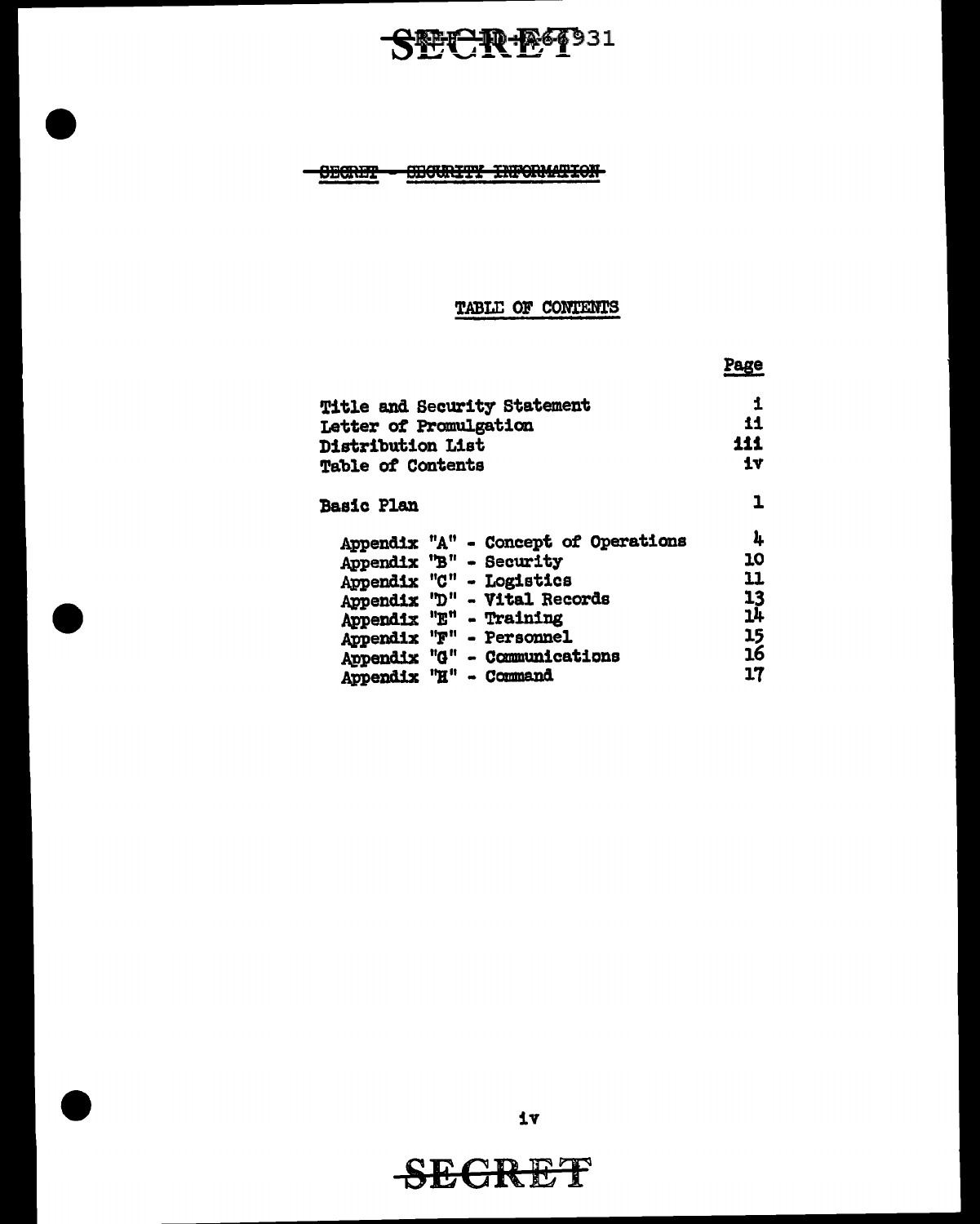**PIR REFP31** 

SECRET - SECURITY INFORMATION

ARMED FORCES SECURITY AGLINCY

DISASTIR PLAN

(Short Title - AFSADIS)

#### GENERAL INFORMATION

#### 1 Reference

Department *ot* Defense Directive TS-3020 1 dated 10 Bovember 1951, subject Continuity of Operations tmder Disaster Cond1t1ons

2 Purpose

As airected and guided by the above reference, the purpose of this plan is to prescribe preparatory tasks to be performed and subsequent objectives to be accomplished in order to reconstitute, with m1n1mum. delay, the essential functions of the Armed Forces Security Agency (AFSA) in event *ot* disruption by disaster

3 Mission

Pursuant to the Directive of the Secretary of Defense dated 20 May 1949, the Armed Forces Security Agency is to conduct all cryptological activities (communication intelligence and communication security activities) within the Department of Defense, except those which are conducted individually by the Departments of the Army, Navy, and Air Force, and to coordinate and provide technical support for those comducted by each Service

la. General Assumptions

a The USSR is capable of launching an air attack against the Washington area in sufficient force to insure that some bombs are delivered on target

b The following postulated disaster conditions will encompass the range of destruction to be expected:

(1) Condition ABLE destruction *ot* facilities, communications, and personnel is so extensive as to preclude continuation of effective control and operation 1n the Washington area

 $-1$  -  $\blacksquare$ 

SECRET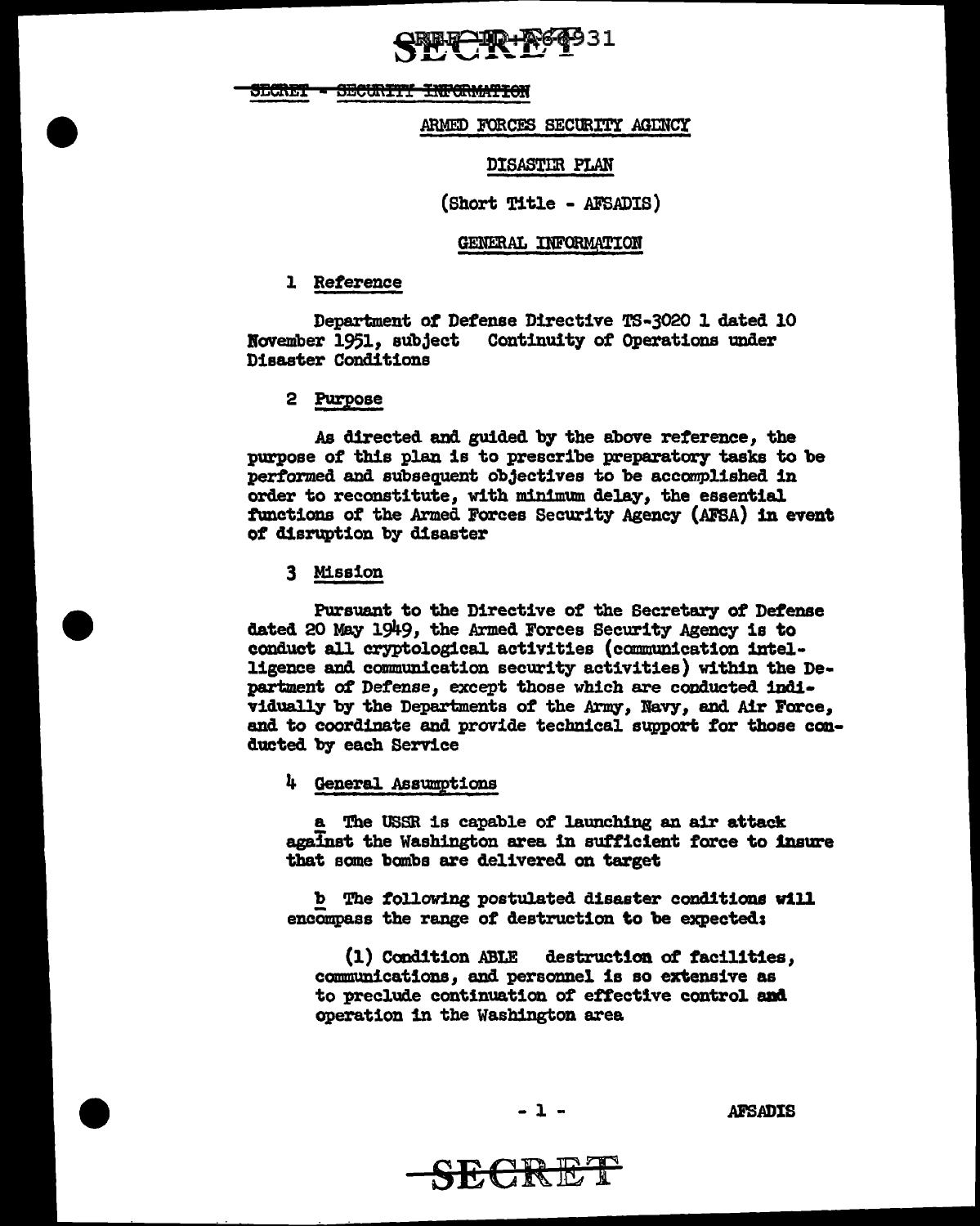# FECTR-F66931

#### **SHORD? CECURITY INFORMATION**

(2) Condition BAK£B damage to facilities, communications, and personnel renders effective major operations in the Washington area impossible

#### 5 Special Assumptions

a Authority and funds will be made available for the implementation of this plan, inciuding designated predisaster tasks

b Surviving AFSA personnel will be within the followin4C1:1.m:1ts (based on 1 July 1952 personnel figures)

(1) Under Disaster Condition ABLE, the number *at*  survivors will be within the range of zero to twenty per cent, with an average of ten per cent used for planning purposes

| <b>COMINT</b> | R & D | <b>COMSEC</b> | <b>STAFF</b><br>______ | <b>SCHOOL</b> | <b>TOTAL</b> |
|---------------|-------|---------------|------------------------|---------------|--------------|
| 534           | 59    | 91            | 104                    | 6             | 794          |

(2) Under Disaster Condition BAKER, between twenty and eighty per cent *ot* AFSA personnel will survive, with an average of fifty per cent used for planning purposes

| <b>COMINT</b> | R & D<br>______ | <b>COMSEC</b><br><u>www.community.com</u> | <b>STAFF</b> | <b>SCHOOL</b><br>متساهد فسنست | TOTAL |
|---------------|-----------------|-------------------------------------------|--------------|-------------------------------|-------|
| 2669          | 295             | 457                                       | 512          | 29                            | 3962  |

(NOrE Personnel figures under "SCHOOL" do not include personnel attending school although actually- assigned elsewhere )

c Surviving civilian personnel will be available at the-alternate site, either voluntarily or by means of orders by competent authority-

d Loss of equipment will vary from the percentage of personnel loss depending on the hour of attack, and will be within the following limits

(1) Disaster Condition ABLE very little equipment, other than that stockpiled, will be available prior to Disaster plus 90 days

(2) Disaster Condition BAKER fifty per cent *ot* equipment will be available prior to Disaster plus

**<sup>AFSADIS</sup>**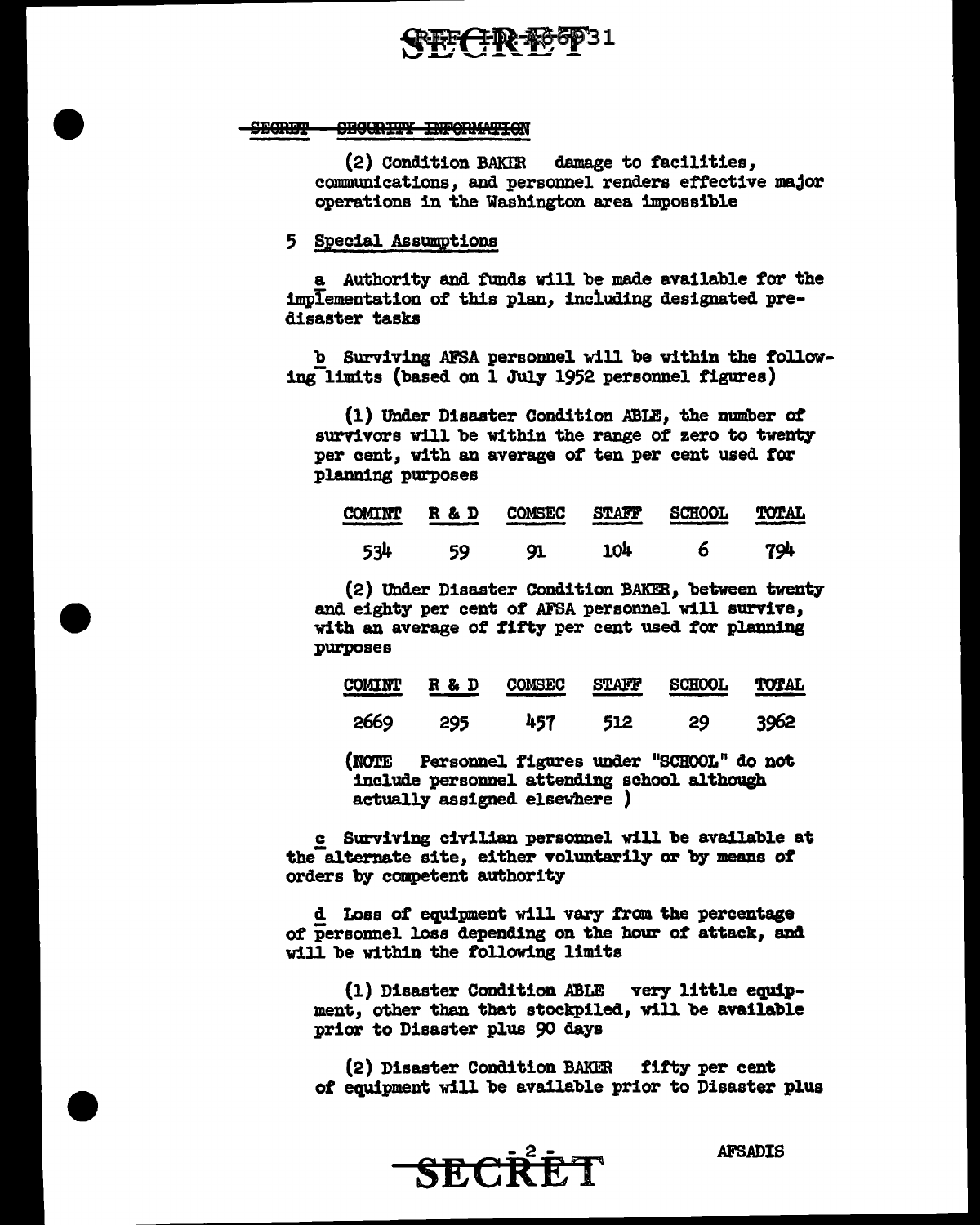

**SBARET** <del>CECURITY INFORMATION</del>

30 days, with an additional 25 per cent becoming available from salvage operations prior to Disaster plus 90 days

### 6 Alternate Site

The alternate site will be Fort George G Meade, Maryland Except as noted herein, all units of AFSA will locate in specified areas of Fort Meade The Office of Communication Security, and certain elements of the Office of Research and Development, will locate in appropriate military or non-military facilities preferably, but not necessarily, in the vicinity of the alternate site

#### 7 Concept of Operations

The Concept of Operations, Appendix "A", is designed to expedite the total reconstitution of essential AFSA functions prior to Disaster plus 90 days

#### 8 Implementation

a This plan, or any portion thereof, will be implemented only upon specific instructions of the Director

b Within the scope of this plan, reference to the Director, Deputy Directors, or the Chief of Offices and Staff Divisions, is understood to include the person temporarily succeeding to such position in event of dis**aster** 

c Nothing in this plan shall be construed as preventing its employment in disasters other than those resulting from enemy action, when in the opinion of the Director. its implementation would be advantageous



**AFSADIS**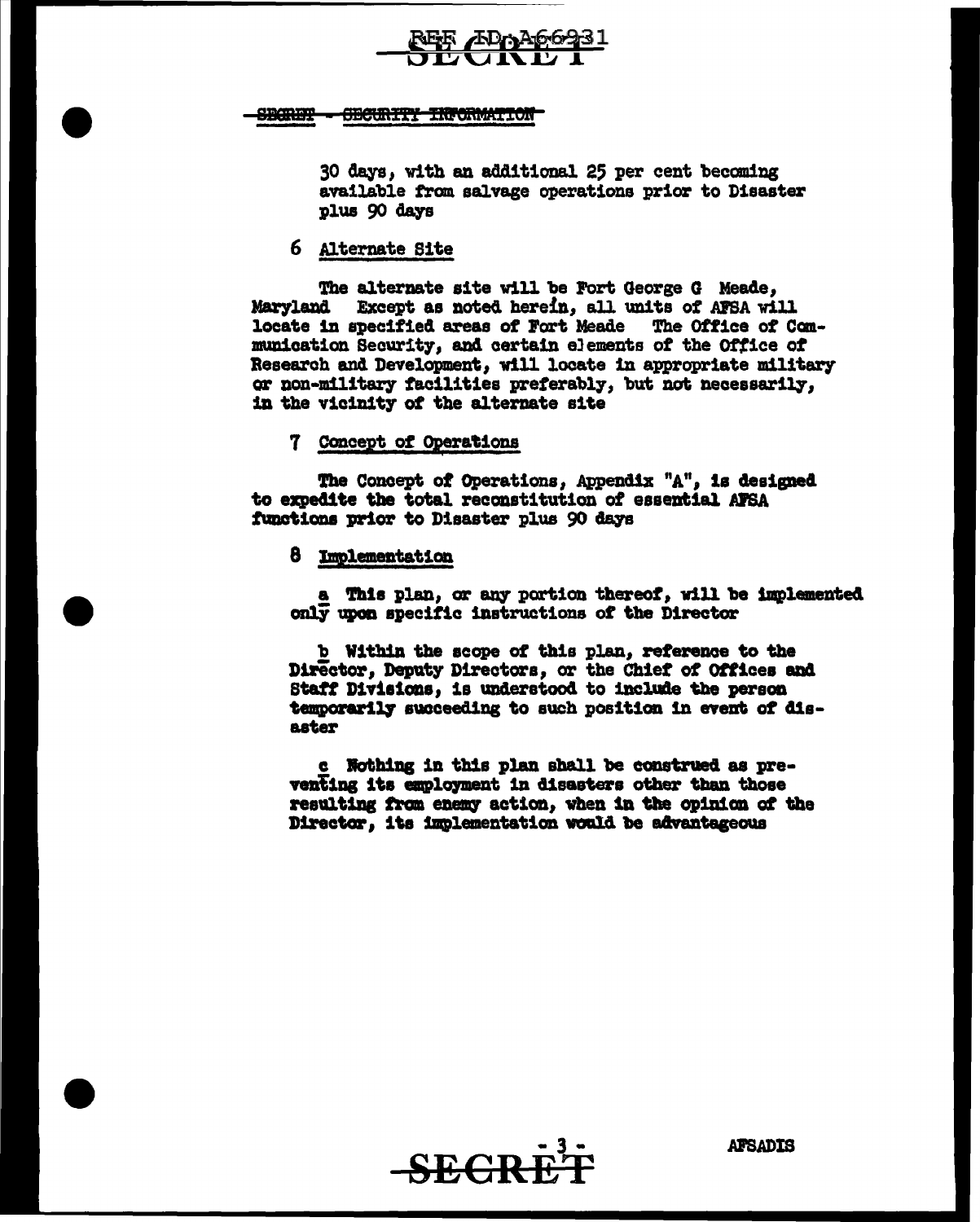# **• APPENDIX 14" TO AFSADIS**

#### CONCEPT OF OPERATIONS

#### l General

Within the scope of this plan, the primary objectives are the preparation for and +he accomplishment of the phased reconstitution of AFSA functions with minimum delay These objectives are firm, and will remain so subsequent to an attack However, the means of fulfilling these objectives are deliberately broad and flexible, to provide against the many variable factors to be expected under disaster conditions Prompt and efficacious action will be required from all concerned to insure the effectiveness of this plan

#### 2 Basic Tasks

a Basic tasks to be accomplished in support of this plan are chronologically listed in the Annex to Appendix "A" Amplification of these tasks, including assignments to responsible Staff' Divisions, is contained in appropriate appendices

b Responsible Staff Divisions will prepare, for internal. use, such detailed planning as is necessary for the effective performance of assigned tasks Copies of detailed plans will be forwarded to the Chief, Plans and Policy Division, for review and coordination

c Certain documents, such as detailed plans, personnel lists, succession lists, contracts and agreements, must be utilized immediately after a disaster Stowage for these documents must be provided in such manner as to assure their availability with minimum delay Detailed plans of responsible Staff' Divisions will cover stowage of appropriate AFSADIS documents, and will be coordinated with the Ad.jutant General (Appendix  $"D"$ , paragraph 2b)

#### 3 Pre-41saster Tasks

a The expeditious completion of designated pre-disaster tasks is of great importance to the fulfillment of the ob3ectives stated herein There is no substitute *tor*  readiness, advance preparation rill provide a. stronger base on which to rebuild after an attack

**SECRET** 

Appendix "A" to AFSADIS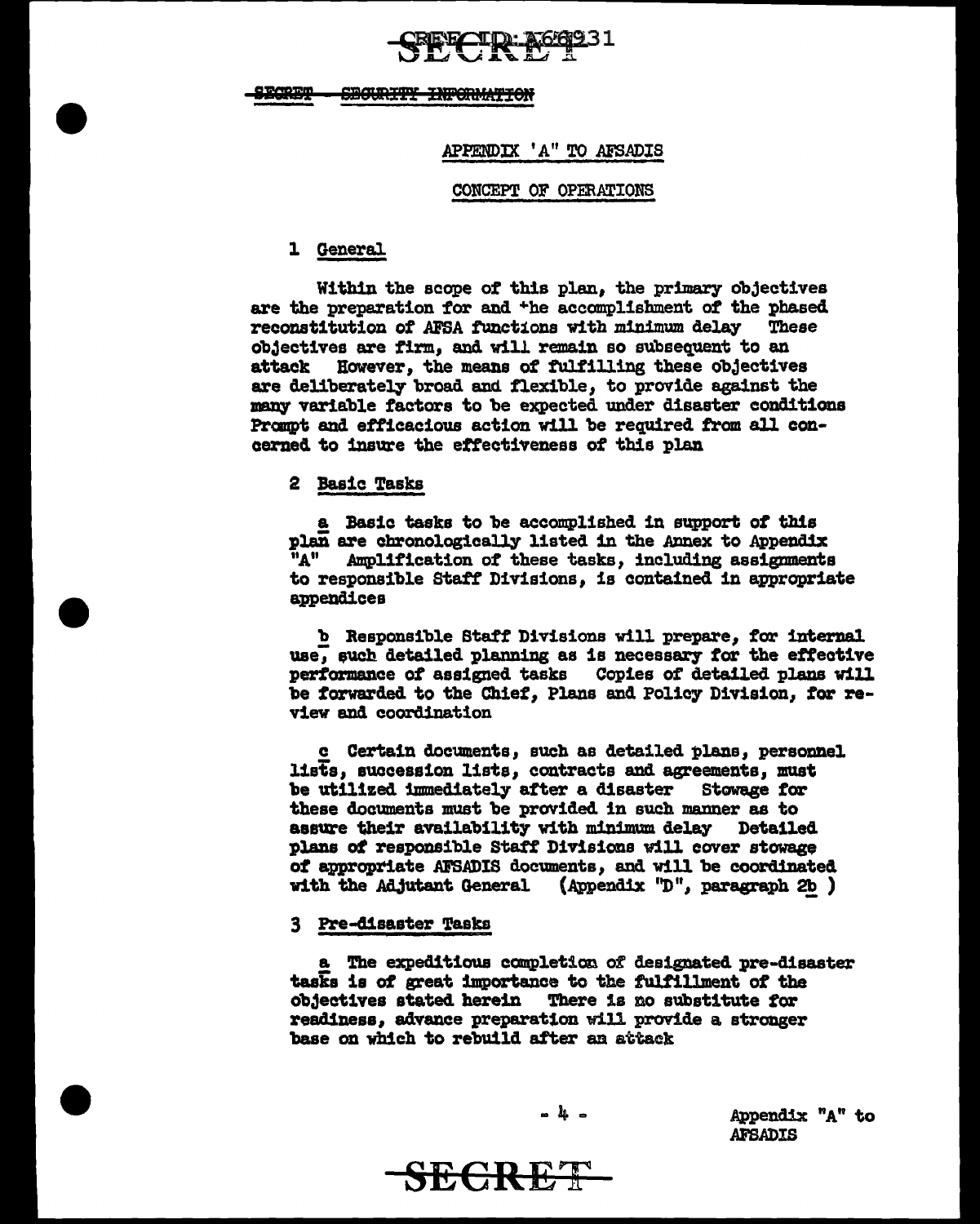$-$ 7-pr $\sim$ 900931 """

#### <del>SECURITY INFORMATION</del> **BORBY**

b. Responsible Staff Divisions will forward narrative progress reports on incompleted pre-disaster tasks to the Chief, Plans and Policy Division, prior to the fifth working day of each month. To insure timeliness, completed pre-disaster tasks will be reviewed semi-annually, and the results of such reviews will be reported concurrently with June and December progress reports.

#### 4. Post-disaster Tasks

a. Post-disaster tasks will be phased in-order *ot* rela-· tive importance. Details of the accomplishment of these tasks will depend on the seriousness of the disaster, and will be subject to modification after evaluation of the situation is completed.

b. For planning purposes, the 90-day period subsequent to.disaster has been.divided into three phases to emphasize the concentration of effort during each phase:

#### $(1)$  Phase I (Disaster to Disaster plus 30 days)

· (a) The first two or three days after disaster must be reserved for an evaluation of the effect of the attack on AFSA, and for determination of the number of personnel casualties.

(b) Upon completion of the evaluation, the Director will determine the course of action to be taken and implement AFSADIS as appropriate.

(c) Immediately·following the· above.decision, security detachments will be transported to the alternate site, AFSA communications will be transferred, and salvage operations will commence. Transportation of personnel and equipment to the alternate site will begin.

(d) If a repetitive attack is considered imminent, priority for evacuation to the alternate site will be given to communications intelligence (COMINT), communications security (COMSEC), and research and development (R&D), respectively.

(e) If no repetitive attack is foreseen, priority for movement to the alternate site will be given to those organizational elements.least able to continue



Appendix "A" to AFSADIS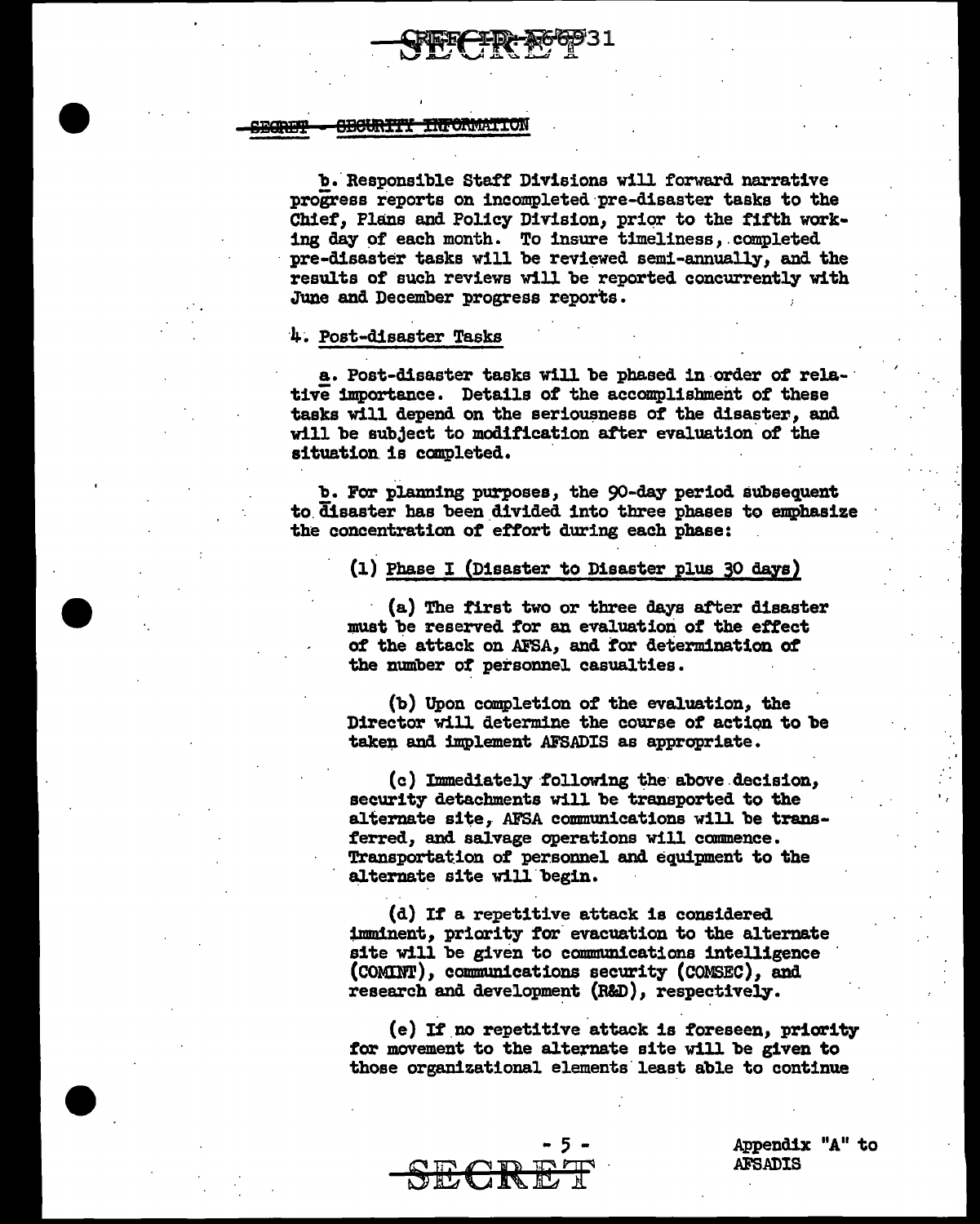**TROUBILLY** <del>INFORMATIC</del>

•

operations in the disaster area. Elements continuing operations satisfactorily will remain in the disaster area until such time as continuity is least affected by the move to the alternate site; if advisable, such elements may be excepted from the requirements of paragraph (f) below.

 $(f)$  No later than Disaster plus 30 days, all surviving personnel, less salvage, security, and liaison units, will be at the alternate site, and transfer of communications will be completed.

 $(g)$  It is essential to national security that primary effort during Phase I be directed. in support of COMIDT. Essential COMDT tunctions will be reconstituted prior to Disaster plus 30 days.

(2) Phase II (Disaster plus 30 days to Disaster plus 60 days)

Effort during this phase will be directed toward the reconstitution of essential COMSEC tunctions, which will be completed prior to Disaster plus 60 days.

(3) Phase III (Disaster plus 60 days to Disaster plus 90 days)

· (a) Effort during this phase will be directed toward the reconstitution of essential R&D functions, which will be completed prior to Disaster plus 75 days.

 $(b)$  Essential AFSA functions will be totally reconstituted prior to Disaster plus 90 days, and implementation of AFSADIS will be completed at that time.

. (4) All Phases

The expression of priority effort during any phase does not preclude progress in reconstitution of other AFSA functions during that phase, provided that primary considerations are not handicapped thereby.

- 6 -

SECRET



Appendix "A" to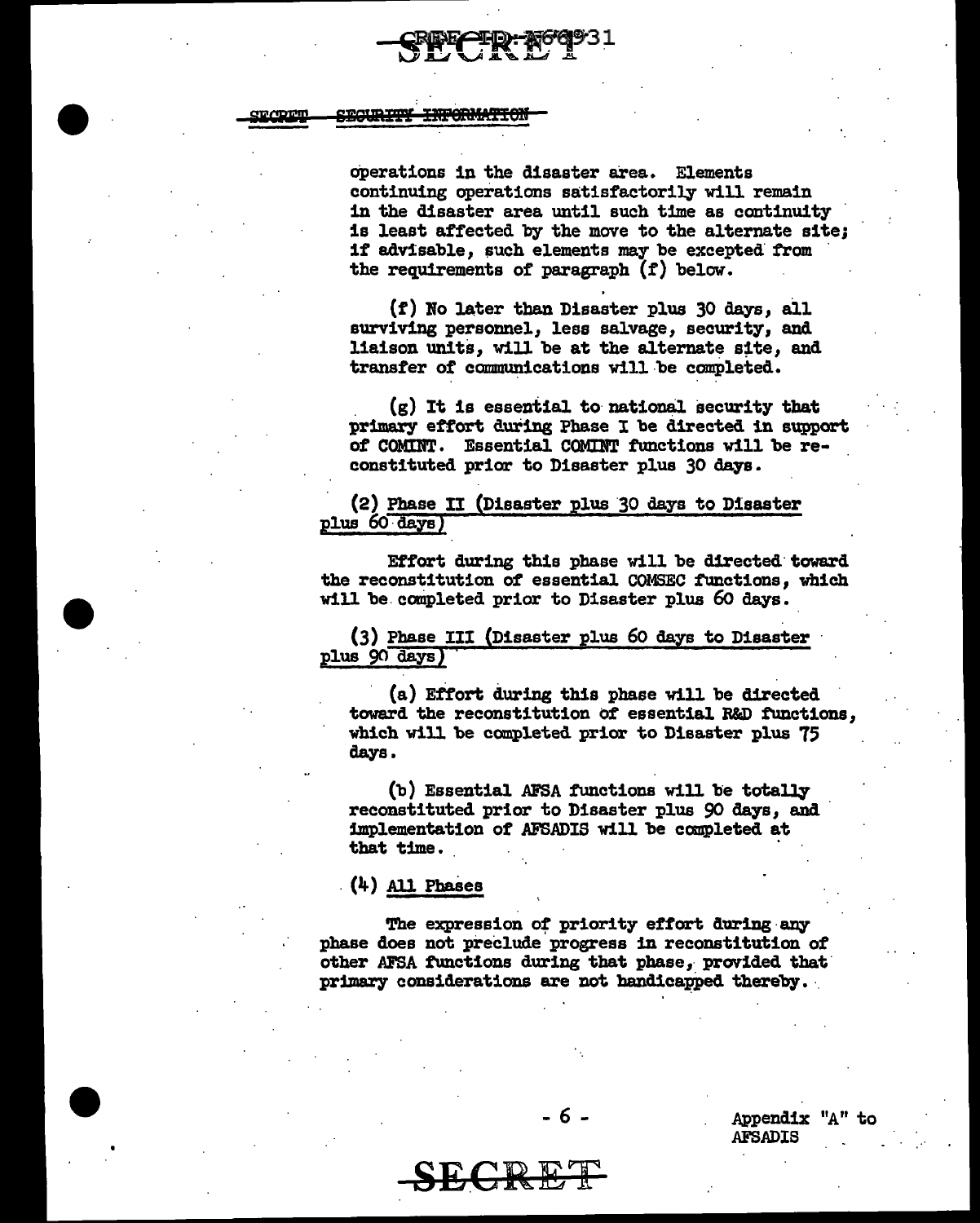• Sl!ISRBP = eEemm !Ml"OftMltiiON

## ANNEX TO APPENDIX "A" TO AFSADIS

#### CHRONOLOGICAL SUMMARY OF ACTIONS UNDER DISASTER CONDITIONS

1. PRE-DISASTER

. . The following actions will be initiated upon instruction of the Director, and should be completed with minimum delay. It is expected that these actions will have been completed prior to.a disaster requiring implementation of this plan.

a. Arrange for external physical security of AFSA disaster areas. (Appendix 'B')

b. Arrange for required appropriate space at alternate sites, including any separate facilities for the Offices .of Communication Security and Research and Development. (Appendix "C")

c. Arrange to procure basic items of supply *tram*  appropriate sources. (Appendix  $C''$ )

d. Initiate and maintain stockpiling program for critical items of equipment at Fort Meade. (Appendix "C")

e. Establish a priority designator system to facilitate equipment salvage and transfer. (Appendix  $"C"$ )

. The contract of the contract of the contract of the contract of the contract of the contract of the contract of the contract of the contract of the contract of the contract of the contract of the contract of the contrac *t.* Make preparatory plans for transportation of personnel-and equipment to the alternate site. (Appendices "C" and  $"D"$ )

g. Establish a priority designator system for safes and files containing vital records. (Appendix  $\mathbb{D}$ ")

h. Arrange for safe but accessible stowage for documents in support of AFSADIS. (Appendix  $\mathcal{D}''$ )

1. Promote and coordinate "cross-training" of selected AFSA personnel. (Appendix "E")

. Prepare and submit emergency personnel requirements to the Services to replace AFSA losses. (Appendix  $"F"$ )

k. Establish name and address lists of current AFSA personnel for post-disaster checkoff. (Appendix 'F")

L Establish lists of former AFSA personnel for postdisaster recruitment. (Appendix ''F"}



Annex to Appendix<br>"A" to AFSADIS

 $\cdot$   $\cdot$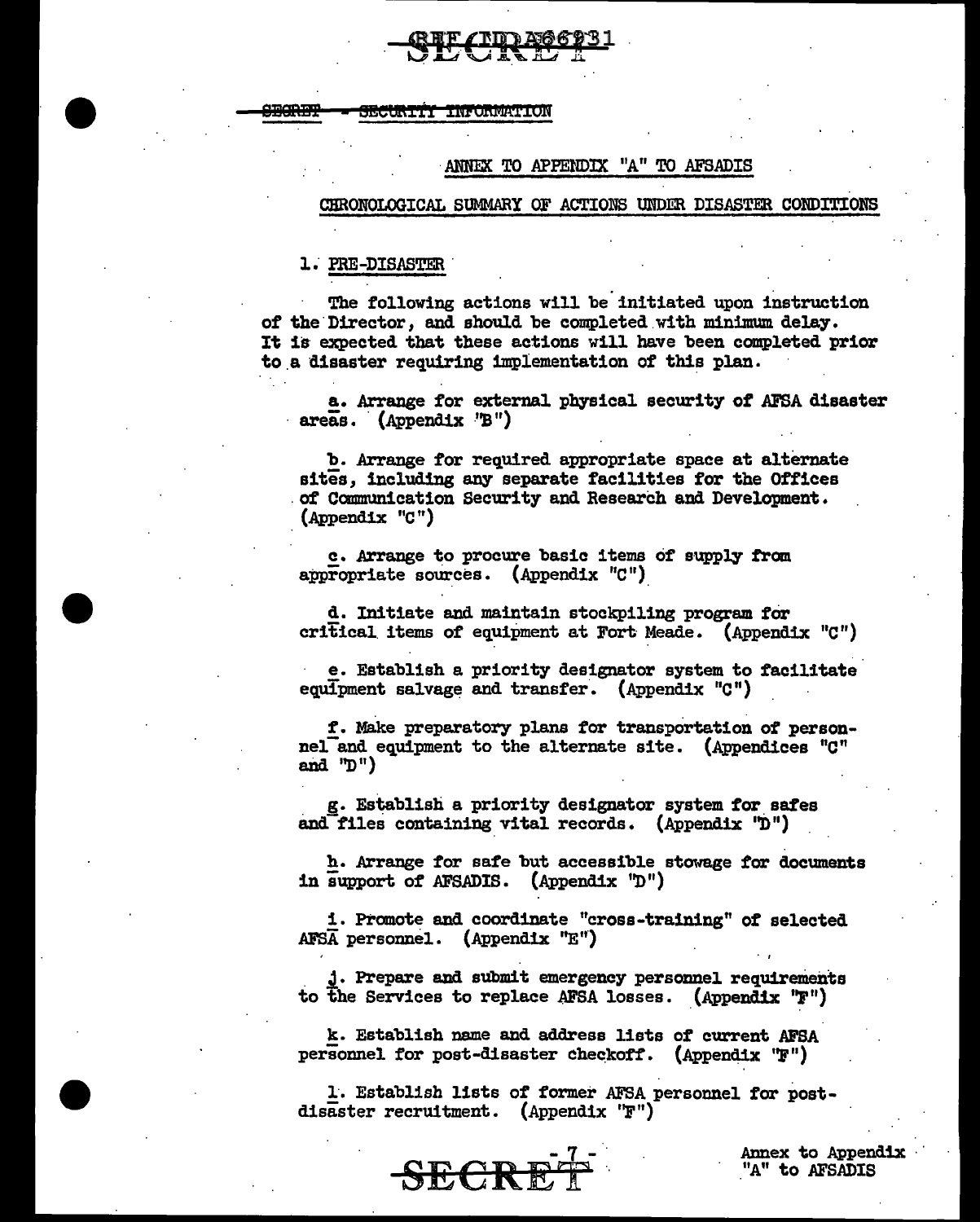<del>OBCRET</del> **OBCURITY INFORMATION** 

> m Disseminate information relative to alternate site (Appendices "D" and "G")  $\overline{\mathbf{addresses}}$

n Make preparatory plans and arrangements for communications at the alternate sites (Appendix "G")

o Establish lists designating succession to the Directorship and other AFSA offices (Appendix "H")

p Coordinate AFSADIS with Civil Defense and other authorities  $(\text{Appendix "H")}$ 

q Disseminate information on alert actions to all AFSA personnel  $(\text{Appendix "H")}$ 

2 POST-DISASTER

The chronological order of post-disaster tasks is summarized below

a Disaster-day

(1) Evaluation of the situation (Appendix "A")

(2) Provide complete physical security of AFSA disaster areas (Appendix  $\mathbb{B}^{\prime}$ )

(3) Review personnel lists (Appendix "F")

b Disaster plus 3 days

(1) Complete evaluation of situation and implement **AFSADIS** (Appendix "A")

(2) Begin reconstitution of essential AFSA functions (Appendix "A")

(3) Provide physical security at alternate site (Appendix "B")

(4) Commence transportation of personnel and equipment to the alternate sites (Appendix "C")

(5) Commence transfer of vital records from Crane Repository to alternate site (Appendix "C")

(6) Expand recruitment and training programs to cover specialties wherein known shortages exist (Appendix "E")



Annex to Appendix "A" to AFSADIS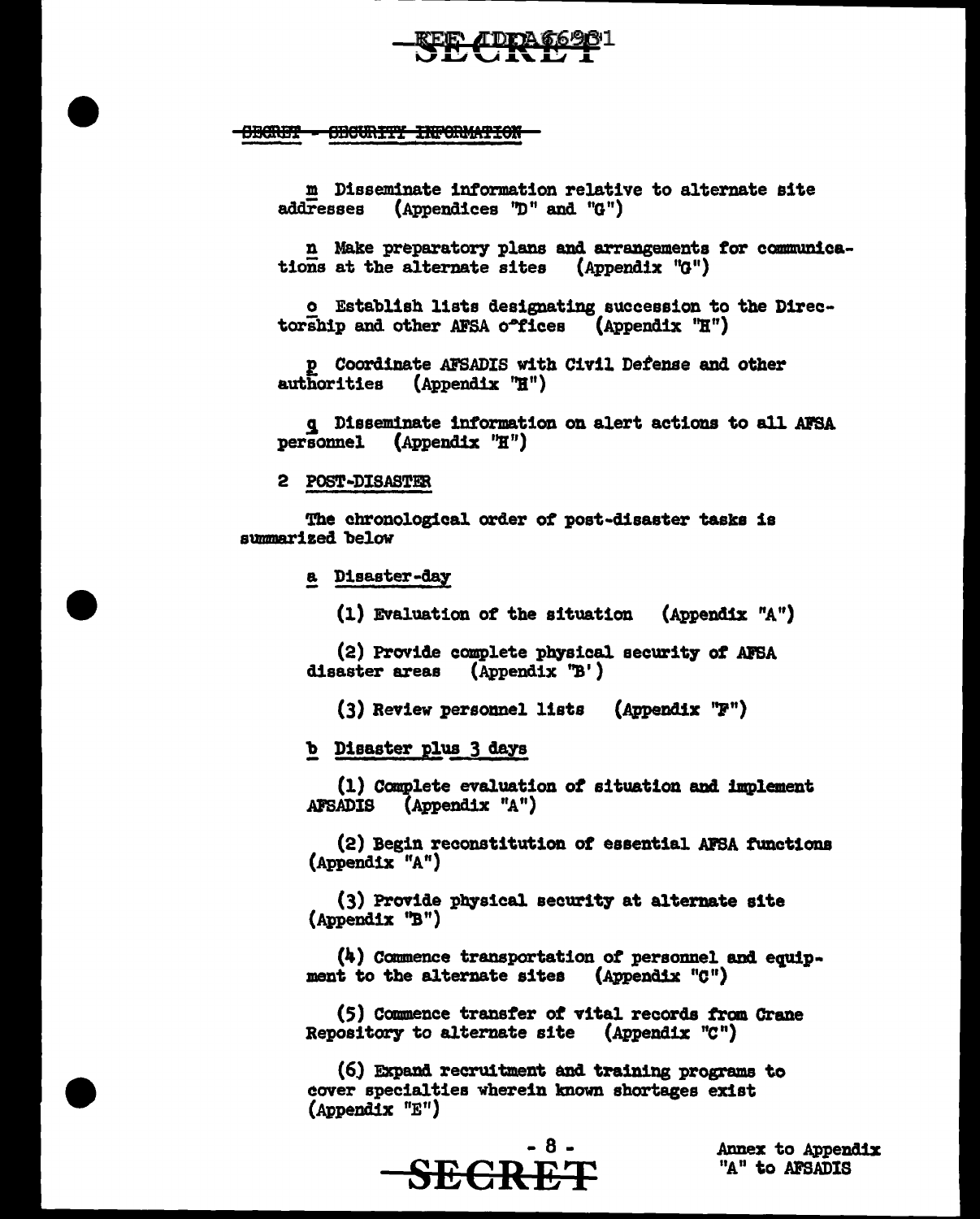#### - SECURITY INFORMATION SEGNET

(7) Review and further disseminate information relative to addresses of alternate sites (Appendices "D" and "G")

(8) Commence transfer of communications to alternate sites (Appendix "G")

c Disaster plus 30 days

(Appendix "A") (1) Resume essential COMINT functions

(2) Complete transfer of personnel to the alternate sites (Appendix "A")

(3) Complete transfer of vital records from Crane Repository to the alternate site (Appendix "C")

(4) Complete transfer of communications to alternate site (Appendix "G")

d Disaster plus 60 days

Resume essential COMSEC functions (Appendix "A")

e Disaster plus 75 days

Resume essential R&D functions (Appendix "A")

f Disaster plus 90 days

(1) Complete the total reconstitution of essential AFSA functions (Appendix "A")

(2) Terminate implementation of AFSADIS (Appendix "A")



Annex to Appendix "A" to AFSADIS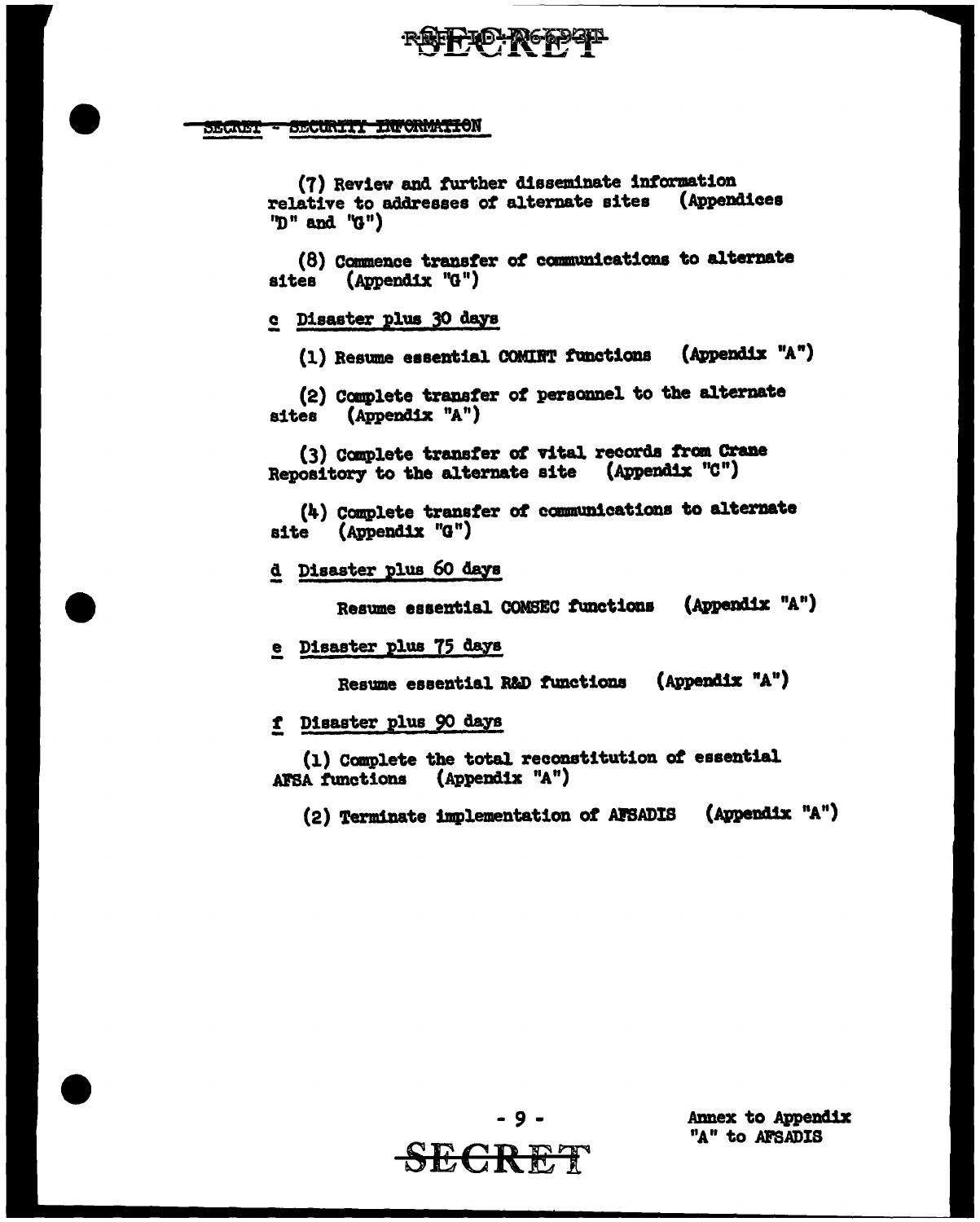#### **JECRET** ametin TTT **TIME ON WATER**

#### APPENDIX ''B II TO AFSADIS

#### SECURITY

## l. GENERAL

. Destruction under dia3ster conditions will require additional physical security of AFSA areas to prevent com-<br>promise of highly sensitive military information. Losses among Arlington Hall Station. (AHS) and Naval Security Station. (BAVSECSTA) personnel will be proportionate to AFSA losses, so that the capability of these stations to provide external physical security of AFSA areas will be diminished. Therefore, surviving AFSA military personnel will be required to guarantee adequate external security of AFSA areas until arrangements can be made with proper authorities to provide such security.

2. PRE-DISASTER TASKS

Prior to disaster, the Chief, Security Control Division, will:

a. Arrange for adequate external physical security of AFSA areas.

b. Coordinate arrangements with ABS and NAVSECSTA.

#### 3. POST-DISASTER TASK·

Subsequent to disaster, the Chief, Security Control Division, will provide complete physical security for AFSA areas, both at the scene of disaster and at the alternate site, and will supervise security aspects. of the movement *ot* equipment and records to the alternate site.

**SECRET** 

. - 10 -

Appendix 'B" to **AFSADIS**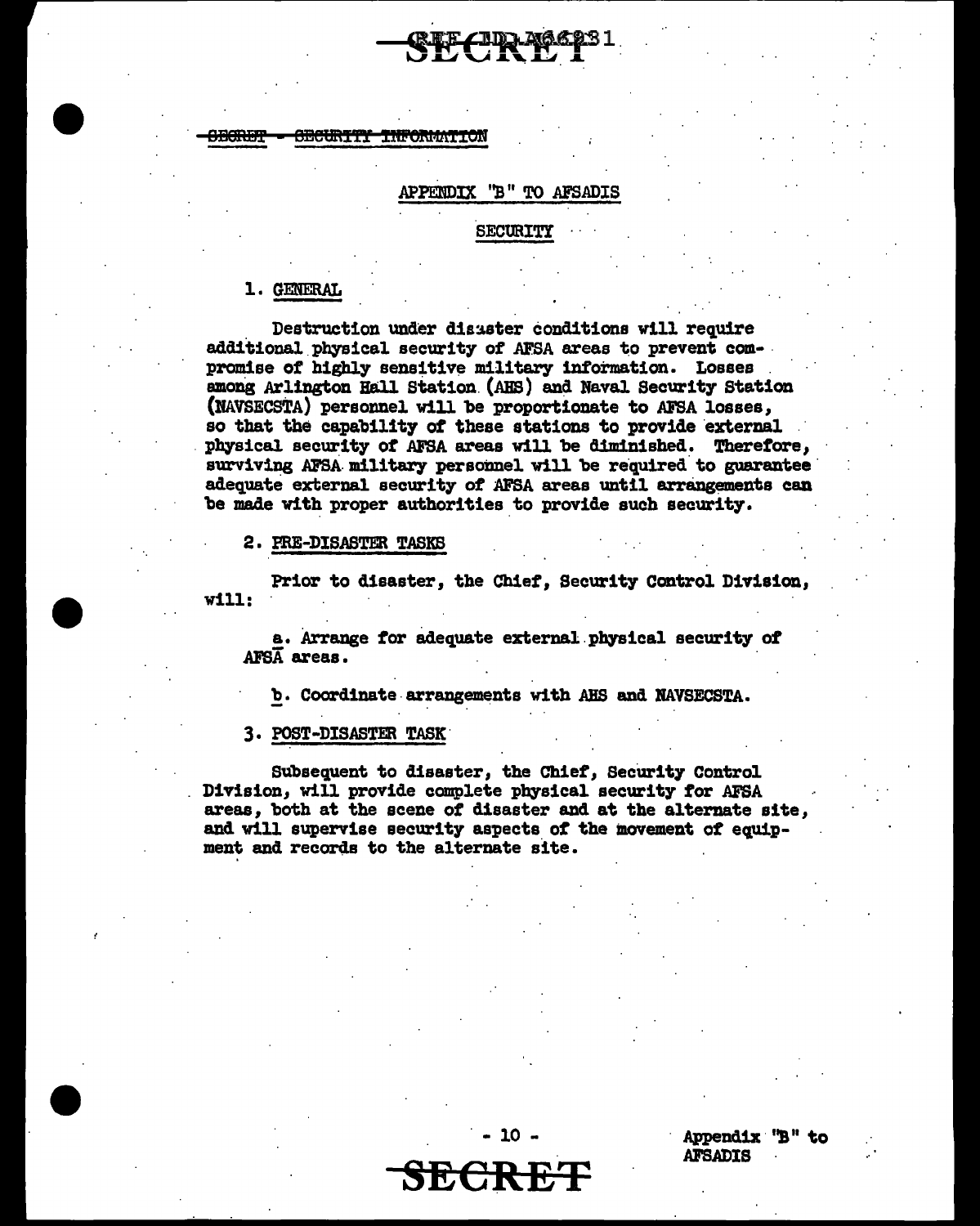

SECRET - SECURITY INFORMATION

#### APPENDIX 'C' TO AFSADIS

#### LOGISTICS

#### l GENERAL

Under disaster conditions, the expeditious transfer of AFSA personnel and equipment to the alternate sites is of vital importance to the resumption of AFSA operations The priority importance to the resumption of AFSA operations of such transportation, when required, must be in support of the phased post-disaster tasks set forth in Appendix "A", Concept of Operations A stockpiling program must be initiated to insure a reserve of critical items of equipment required to reconstitute AFSA operations with minimum delay

#### 2 PRE-DISASTER TASKS

a Prior to disaster, the Chief, Movement Group, will

(1) Ascertain that sufficient operational space is available at the alternate site for the estimated number of AFSA survivors, and verity commitments for the use of this space

(2) Arrange, in coordination with the Chiefs of the Offices concerned, for adequate operational space in military or non-military facilities for the Offices of Communication Security and Research and Development, and obtain commitments for the use of these facilities

b Prior to disaster, the Chief, Logistics Division, will

(1) Make preliminary arrangements for the procurement of basic items of equipment and supply, as necessary, from appropriate sources

(2) Initiate and maintain a stockpiling program for critical items of equipment at Fort Meade, or at an alternate location if necessary

(3) Coordinate plans for salvage operations in the disaster area with AHS, NAVSECSTA, and the District of Columbia Military District (DCMD)



Appendix "C" to AFSADIS

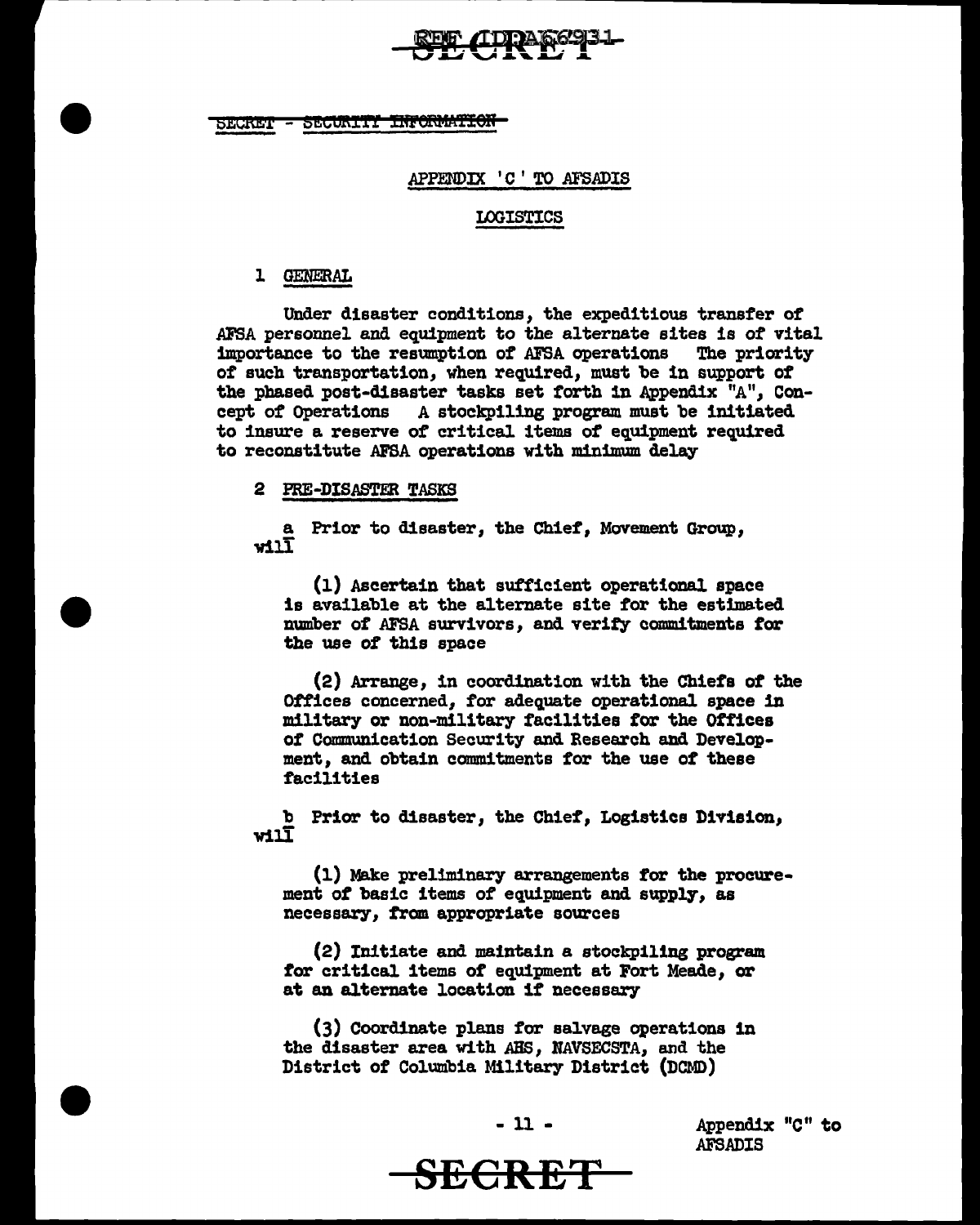**SECRET - SECURITY INFORMATION** 

( 4) -Prepare preliminary plan for movement *ot.* personnel and equipment to alternate sites, including transfer of records from the repository at Crane, Indiana.

(5) Establish an effective priority designator system to insure orderly evacuation of usable or salvable equipment from the disaster area, and coordinate operation of the system in the various Offices and Staff Divisions.

 $(6)$  Prepare plans for the production of critical crypto-equipment for replacement, or obtaining suitable. substitute equipment.

#### 3. POST-DISASTER TASKS

Subsequent to disaster and evaluation, the Chief, Logistics Division, will:

· !• Effect plans for transportation *ot* personnel, usable equipment, and vital records to the alternate sites.

b. Initiate action for installation of stockpiled equipment at the alternate sites.

c. Effect plan for procurement of basic items of equipment and supplies from appropriate sources.

d. Arrange for shipment of following equipment to the alternate sites:

 $(1)$  Equipment salvaged and repaired.

(2) Salvaged equipment to be repaired at alternate sites.

(3) Other equipment as directed.

Appendix "C" to .AFB.ADIB

- 12 -

**SECRET**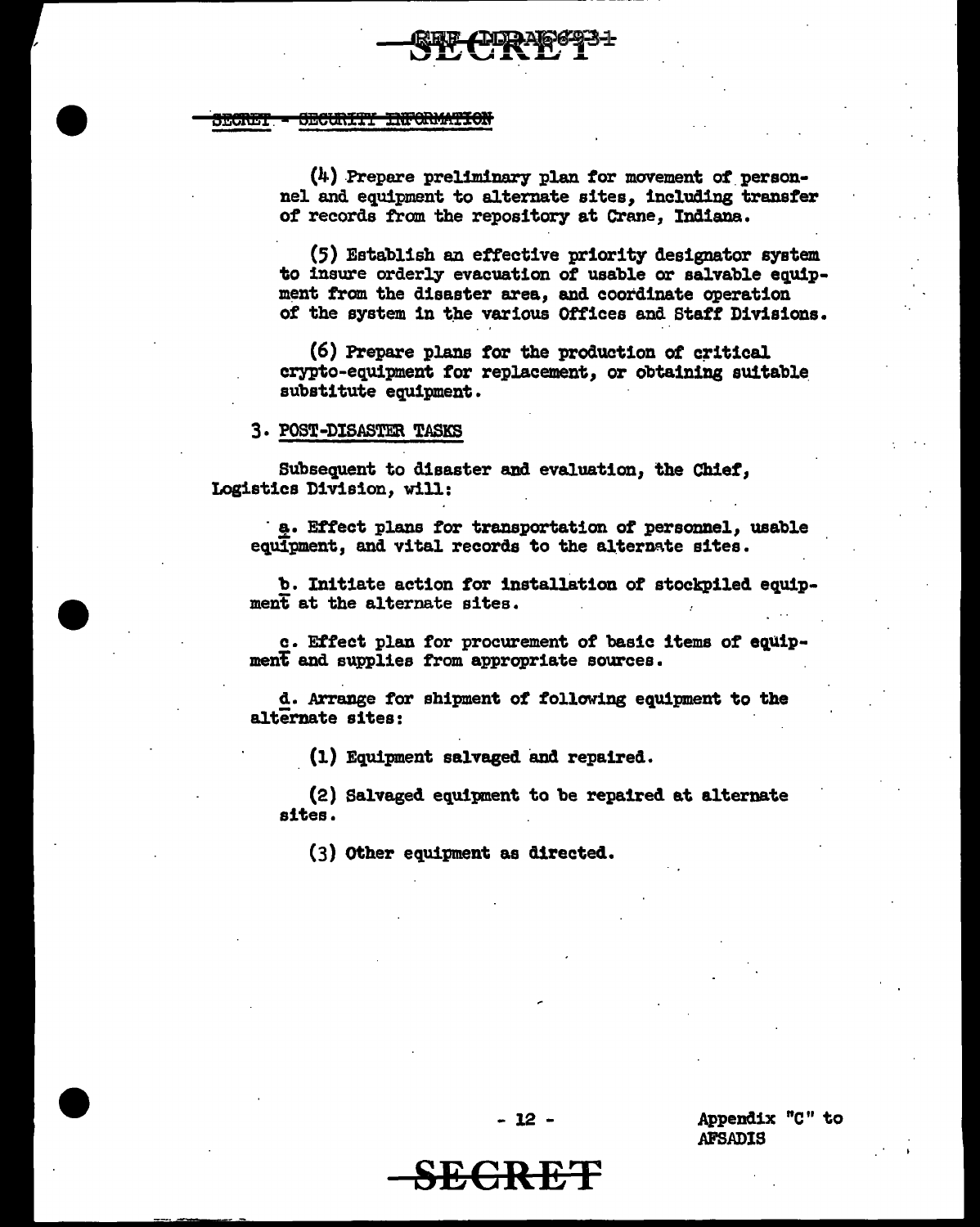## REF / ND A66931

SECURITY INFORMATION 120RET

#### APPENDIX "D" TO AFSADIS

#### **VITAL RECORDS**

#### 1 GENERAL

Under disaster conditions, destruction of some AFSA vital records may be expected The percentage of document destruction will be dependent upon variable factors such as the extent of warning, the severity of attack, and the effectiveness of special security measures The protection, salvage, and orderly transfer to the alternate site of AFSA vital records must be planned, coordinated, and accomplished for successful implementation of this plan

#### 2 PRE-DISASTER TASKS

Prior to disaster, the Adjutant General will

a Establish an effective priority designator system to ensure orderly evacuation of safes and files containing vital documents from the disaster areas. and coordinate operation of the system with the various Offices and Staff Divisions

b Arrange for stowage of documents and lists required for implementation of AFSADIS at a site outside the assumed disaster area, yet readily accessible in event of disaster

c Establish a plan for transfer of vital documents as needed from the repository at Crane, Indiana, to the alternate site, and for reproduction upon arrival

d Disseminate, upon approval by proper authority, the following information relative to the alternate site mailing address, local directions for couriers, locations of nearest airport and railroad station

#### 3 POST-DISASTER TASKS

Subsequent to disaster, the Adjutant General will-

a Implement 2c above in coordination with the Chief, LogIstics Division

b Review information relative to the alternate site addresses and disseminate such corrections as may be necessitated by the realities of the situation



Appendix "D" to **AFSADIS**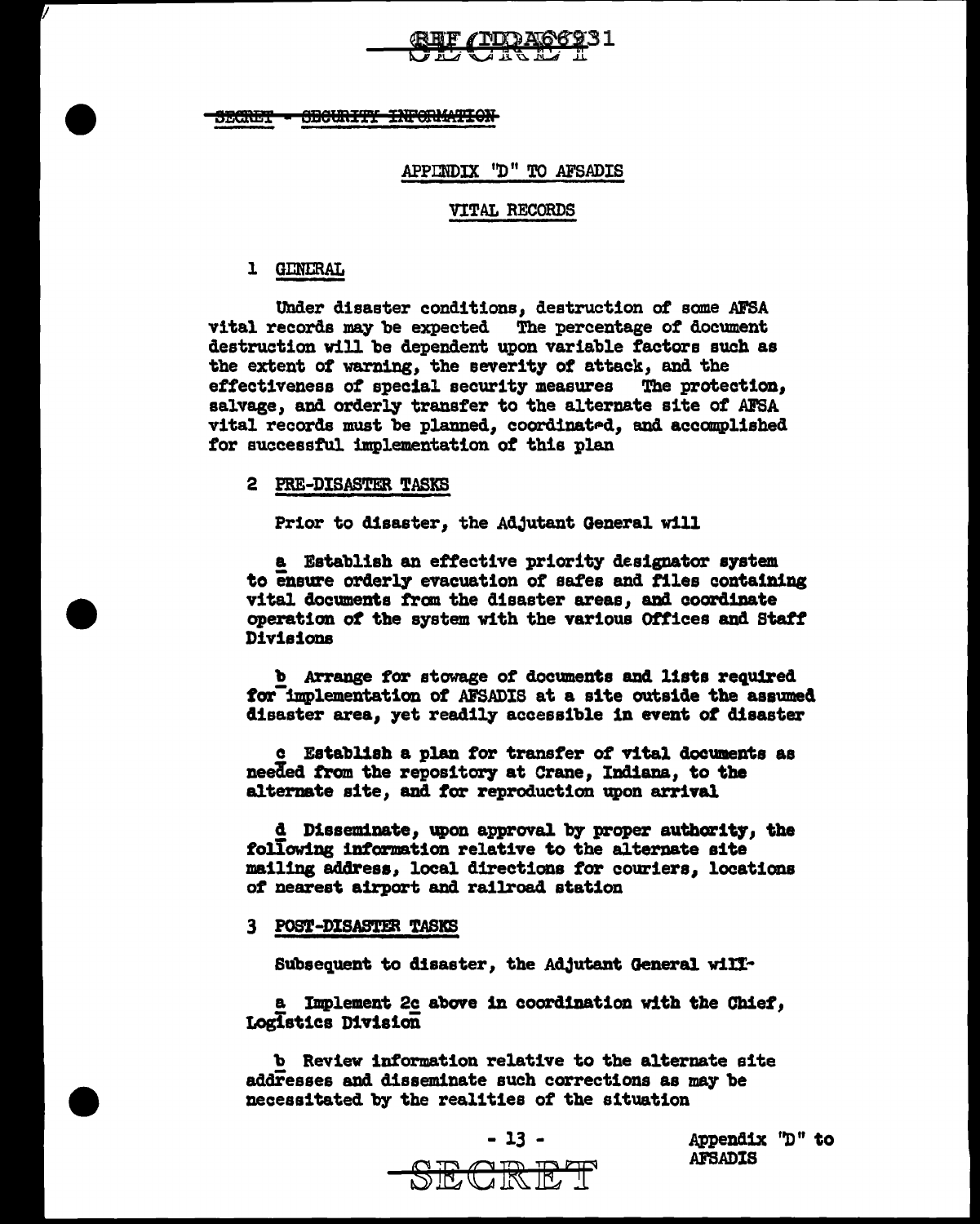

SECRET - SECURITI INFORMATION

#### APPENDIX "E" TO AFSADIS

#### TRAINING

 $\mathbf{r}$ 

#### 1 GENERAL

Loss of experienced AFSA personnel under disaster conditions is inevitable, and no qualified replacements will be immediately available from other Service cryptologic agencies Transfer of qualified AFSA survivors between organizational units will be vitally necessary to form nuclei for post-disaster expansion Supplementary training, as feasible, will be necessary to support this concept

#### 2 PRE-DISASTER TASK

In preparation for disaster, the Chief, Training Division, will encourage and coordinate special training programs, within the various Offices and Staff Divisions, for the purpose of "cross-training" or multiple qualification of selected AFSA personnel, within the limits of security and capability

#### 3 POST-DISASTER TASK

Subsequent to disaster, the Chief, Training Division, will review lists of AFSA survivors (Appendix "F", paragraph 2b) to determine specialties wherein known shortages exist. and will establish priorities governing AFSA training in accordance with these shortages, and in support of the Concept of Operations (Appendix "A", paragraph 4)



- 14 -

Appendix "E" to **AFSADIS**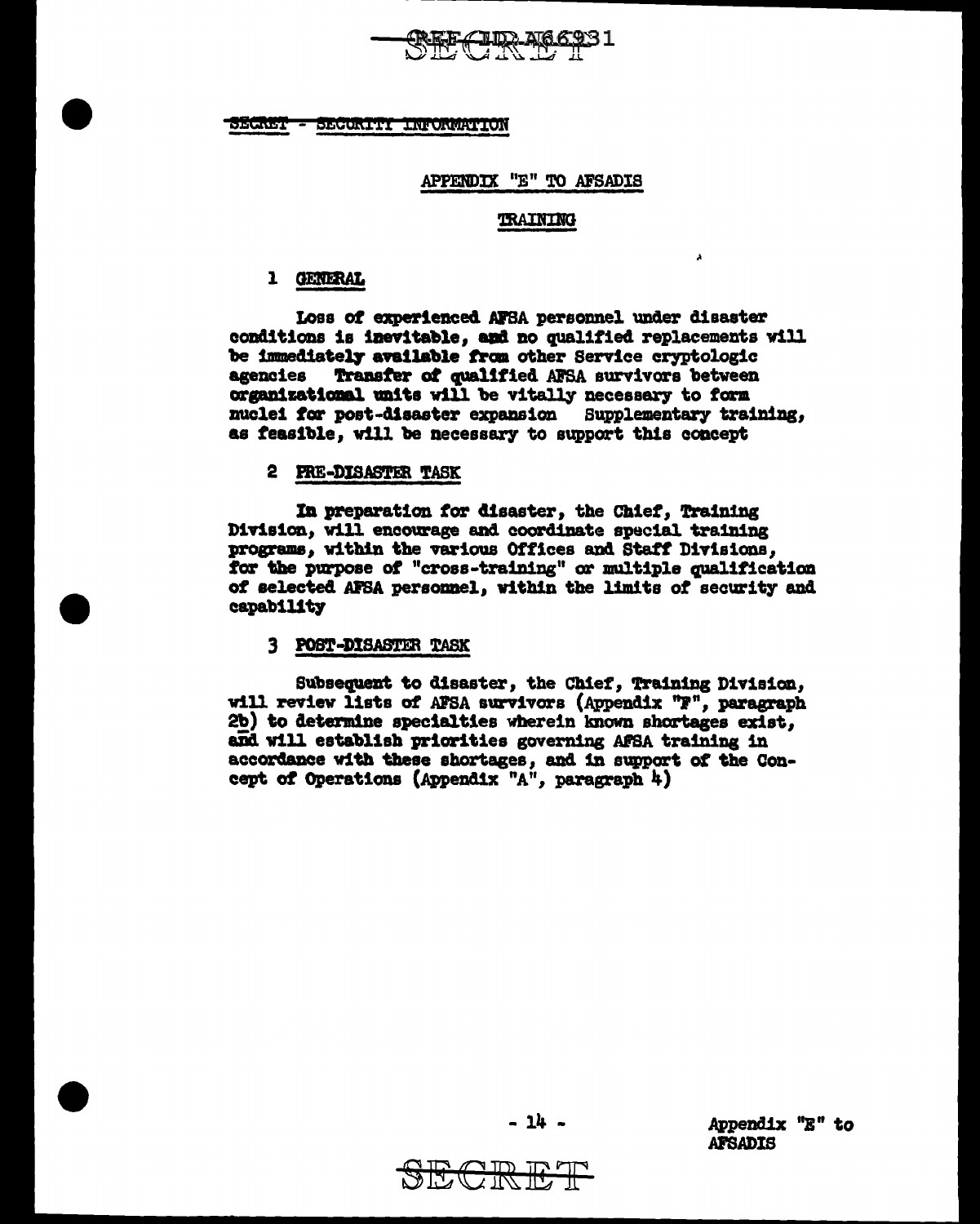

SECURITY INFORMATION <u> SPORTTI</u>

#### APPENDIX "F" TO AFSADIS

#### **PERSONNEL**

#### 1 GENERAL

The capability of AFSA to rebuild itself after a disaster is heavily dependent on the number of survivors **Under** Disaster Condition ABLE, it is essential that AFSA receive additional assistance from the Services To accomplish this, special personnel requirements must be prepared and submitted to each Service, to provide replacements in the event of serious loss of AFSA personnel Further to support this plan, applicable personnel lists must be maintained to facilitate checkoff of AFSA survivors, and to assist in recruitment of former AFSA personnel

#### 2 PRE-DISASTER TASKS

Prior to disaster, the Chief, Personnel Division, will

a Prepare and submit AFSA personnel requirements to be supplied by the Services in the event of serious loss of AFSA personnel under Disaster Condition ABLE

b Prepare and maintain current AFSA personnel lists to facilitate post-disaster checkoff of AFSA survivors

c Prepare and maintain lists of former AFSA personnel. for recruiting purposes subsequent to disaster

#### 3 POST-DISASTER TASK

Subsequent to disaster, the Chief, Personnel Division. will review the above lists, adjust them as necessitated by the realities of the situation, and furnish resultant information when required by Offices and Staff Divisions



Appendix "F" to **AFSADIS**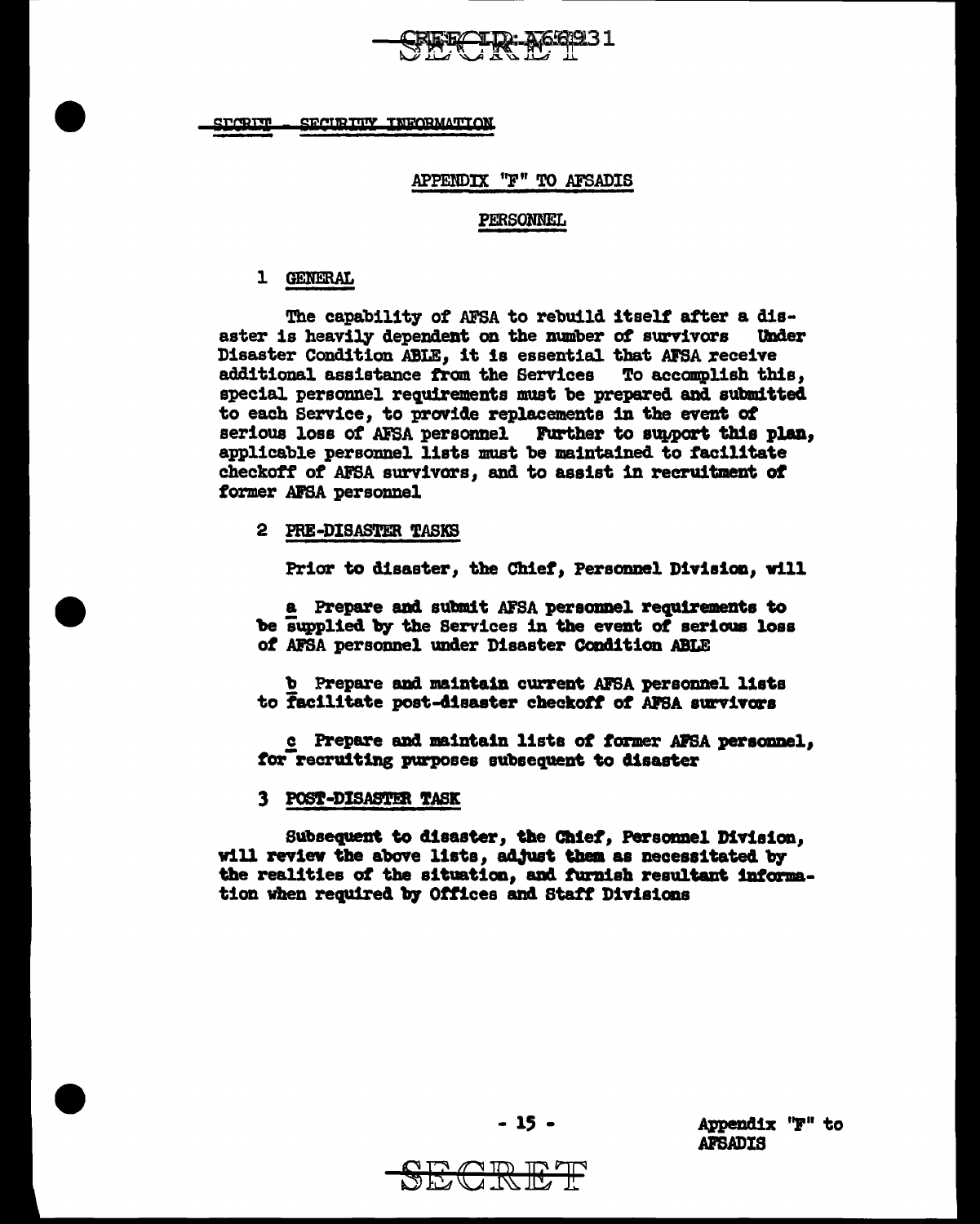

<del>JICRIT</del> <del>OBCURITI INFORMATION</del>

## .APPI:NDJX ''G" TO AFSADIS

#### **COMMUNICATIONS**

## 1 GENERAL

Under disaster conditions, it is assumed that AFSA communications systems will be severely damaged or completely destroyed, and that communications to the alternate site must be available without excessive delay to support the relocation of operations, advance planning and arrangements are imperative

## 2 PRE-DISASTER TASKS

Prior to disaster, the Chief, Canmunications Division, will

a Disseminate as appropriate, upon approval of proper authorities, information relative to the cable address, telephone numbers, and radio call signs of the alternate site, coordinating with the Adjutant General as necessary

b Plan and arrange for communications between the alternate site and related organizations, intercept facilities, and consumer agencies

3 POST-DISASTER TASKS

Subsequent to disaster, the Chief, Communications Division, will

a Review the information relative to the alternate site addresses, and disseminate such corrections as may be necessitated b7 the realities *ot* the situation

b Transfer communications to the alternate site when so directed by proper authority



- 16 -

Appendix "G" to AFSADIS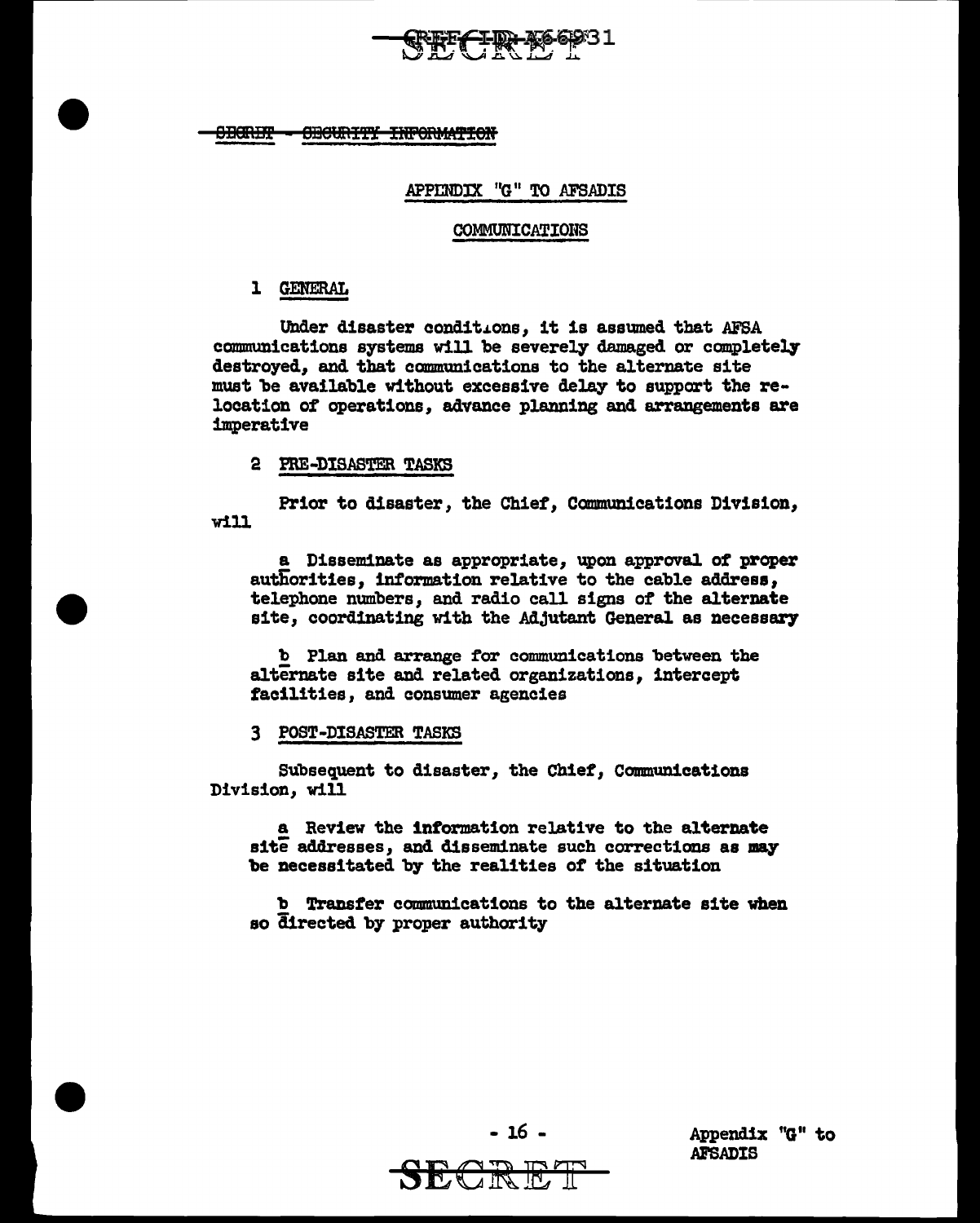**SECRET** SECURITY INFORMATION

## APPINDIX "H" TO AFSADIS

### COMMAND

## l GENERAL

Under disaster conditions, it must be assumed that<br>rsonnel casualties will exist in all categories To AFSA personnel casualties will exist in all categories ensure continuity of responsibility and authority, it is imperative that tables of succession to the Directorship *ot*  .AFSA, and to the operational direction of organizational elements, be formally established and approved prior to dis-<br>aster – In addition, all AFSA personnel must be instructed i In addition, all AFSA personnel must be instructed in duty actions and protective measures required of them under alert conditions

2 PRE-DISASTER TASKS

Prior to disaster, the Chief, Plans and Policy Division, will

a Prepare and maintain name lists designating succession to the Directorship of AFSA in the event of disaster Such succession to the Directorship would be temporary, pending Joint Chiefs of Staff decision succession will be in order of seniority within the following table

(1) The Deputy Directors

(2) The military Chiefs *ot* Offices and Statf Divisions

 $(3)$  Other commissioned officers of the Armed Services

b Prepare and maintain name lists, subject to the approval of proper authority, designating succession to the operational direction *at* Offices and Staff Divisions of AFSA Normal succession will be within the unit concerned, will be in order of seniority, and will be guided by the following table

- (1) General and Flag Officers
- (2) Colonels and Captains (Navy)



Appendix "H" to<br>AFSADIS